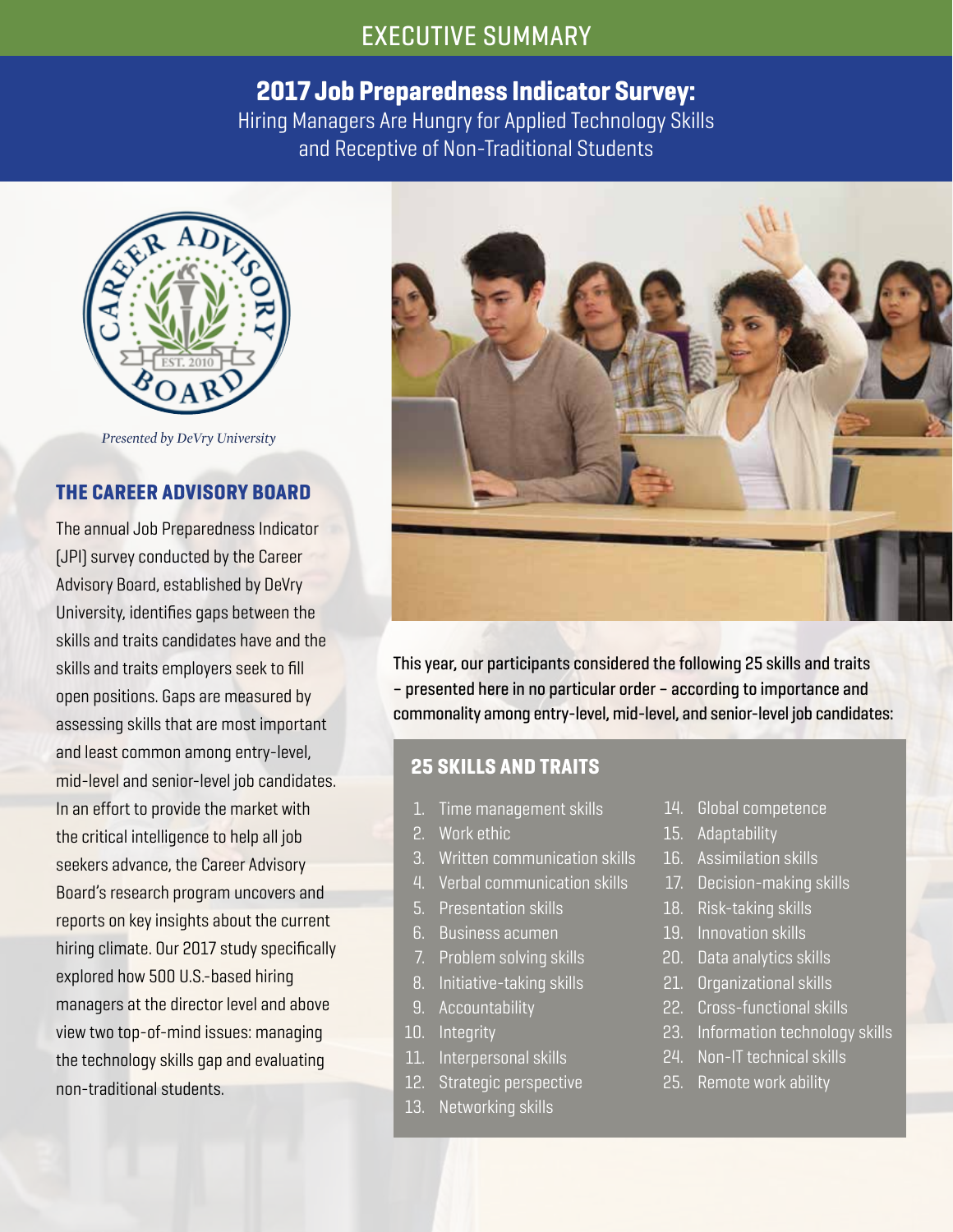

## WHAT ARE THE MOST IMPORTANT AND LEAST COMMON SKILLS AND TRAITS AT THE ENTRY LEVEL?

Several years of the JPI study have revealed that the characterrelated traits of work ethic, high integrity, and accountability are the most important attributes in entry-level job candidates. This indicates most hiring managers vastly prefer these candidates to have "good heads on their shoulders" rather than a specific combination of skills that can be taught.

On average, hiring managers said that the 25 skills and traits were "somewhat common" among entry-level candidates. The 10 most important skills all received ratings less than "quite common." The skills that appeared as least common were indeed those that hiring managers might expect candidates to develop as they gain more experience in the professional world, with examples including global competence, business acumen, strategic perspective and cross-functional skills.

In 2017, we also included remote work skills on our list of assessed skills and traits. At the entry level, remote work was #9 on the list of least common skills. This might reflect that it's easier to master the skills associated with remote work once you have learned to be effective in a more structured environment.

*On average, hiring managers said that the 25 skills and traits were "somewhat common" among entry-level candidates.*

### ENTRY-LEVEL SKILLS AND TRAITS

#### Most Important (Ranked 1-10)

- 1. Work ethic
- 2. High integrity
- 3. Accountability
- 4. Verbal communication skills
- 5. Interpersonal skills
- 6. Problem-solving skills
- 7. Time management skills
- 8. Initiative-taking skills
- 9. Written communication skills
- 10. Adaptability

#### Least Common (Ranked 1-10)

- 1. Global competence
- 2. Business acumen
- 3. Strategic perspective
- 4. Data analytics skills
- 5. Risk-taking skills
- 6. Presentation skills
- 7. Cross-functional skills
- 8. Innovation skills
- 9. Remote work skills
- 10. Decision-making skills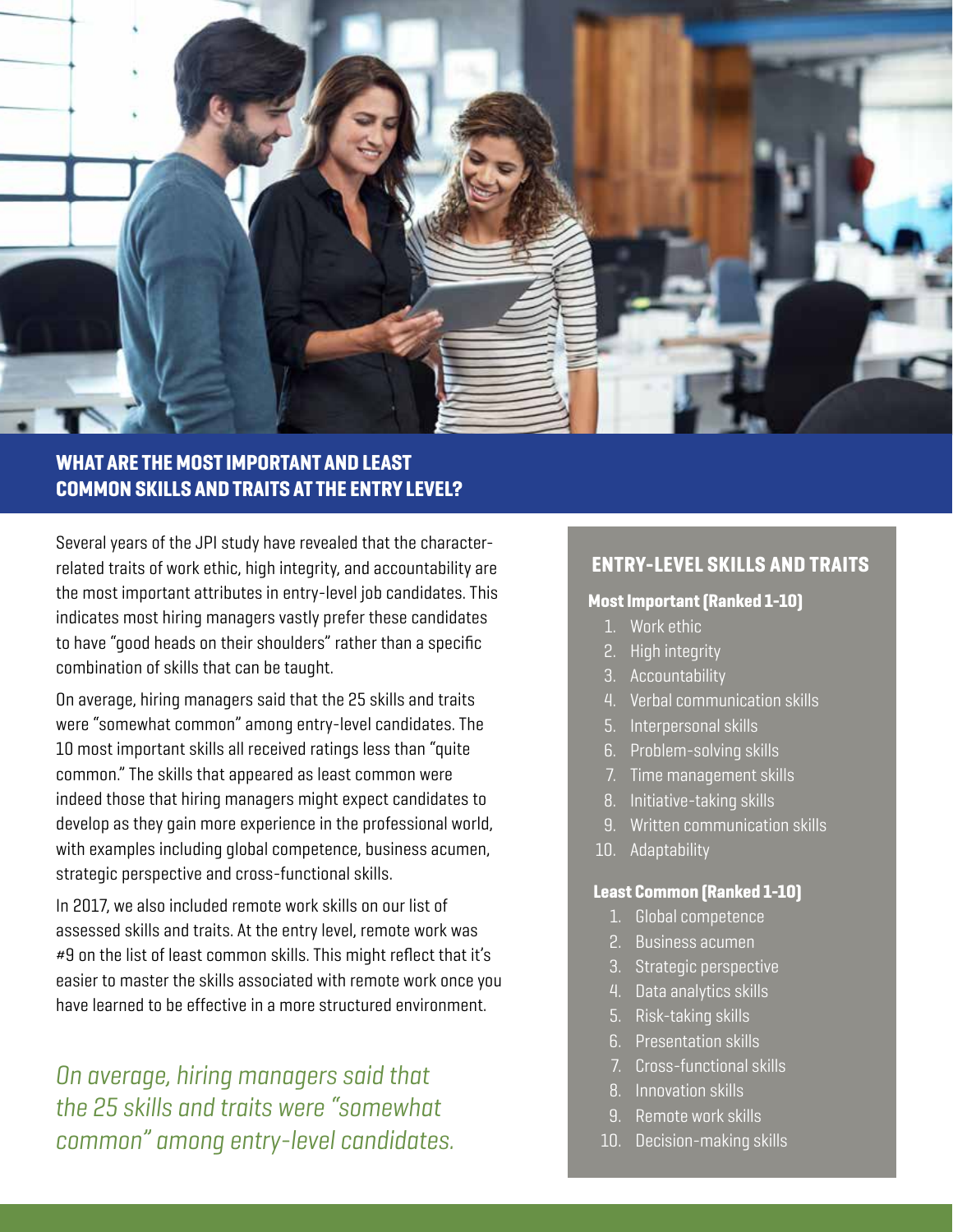

## WHAT ARE THE MOST IMPORTANT AND LEAST COMMON SKILLS AND TRAITS AT THE MID LEVEL?

The three most important skills and traits – high integrity, work ethic and accountability – were consistent at the entry and mid levels. All 10 of the most important attributes were ranked between "very important" and "critical to have" at the mid level.

The least common skills at the mid level – global competence, data analytics skills, and strategic perspective – were still ranked as "somewhat common," indicating that many mid-level professionals do possess these highly strategic (and in the case of data analytics, highly specialized) skills.

We still see a skills gap at the mid level, though: our respondents reported that the most important skills are only moderately common (the average ranking was "quite common" versus "very common" or "extremely common"). In other words, while it's not unusual to see mid-level candidates interviewing with these highly important attributes, it's also not a sure thing. Interestingly, the most important skills and traits were not significantly more common in this population than the less important ones.

*All 10 of the most important attributes were ranked between "very important" and "critical to have" at the mid level.*

### MID-LEVEL SKILLS AND TRAITS

#### Most Important (Ranked 1-10)

- 1. High integrity
- 2. Work ethic
- 3. Accountability
- 4. Problem-solving skills
- 5. Verbal communication skills
- 6. Initiative-taking skills
- 7. Time management skills
- 8. Interpersonal skills
- 9. Decision-making skills
- 10. Written communication skills

#### Least Common (Ranked 1-10)

- 1. Global competence
- 2. Data analytics skills
- 3. Strategic perspective
- 4. Business acumen
- 5. Risk-taking skills
- 6. Remote work skills
- 7. Innovation skills
- 8. Cross-functional skills
- 9. Adaptability
- 10. Information technology skills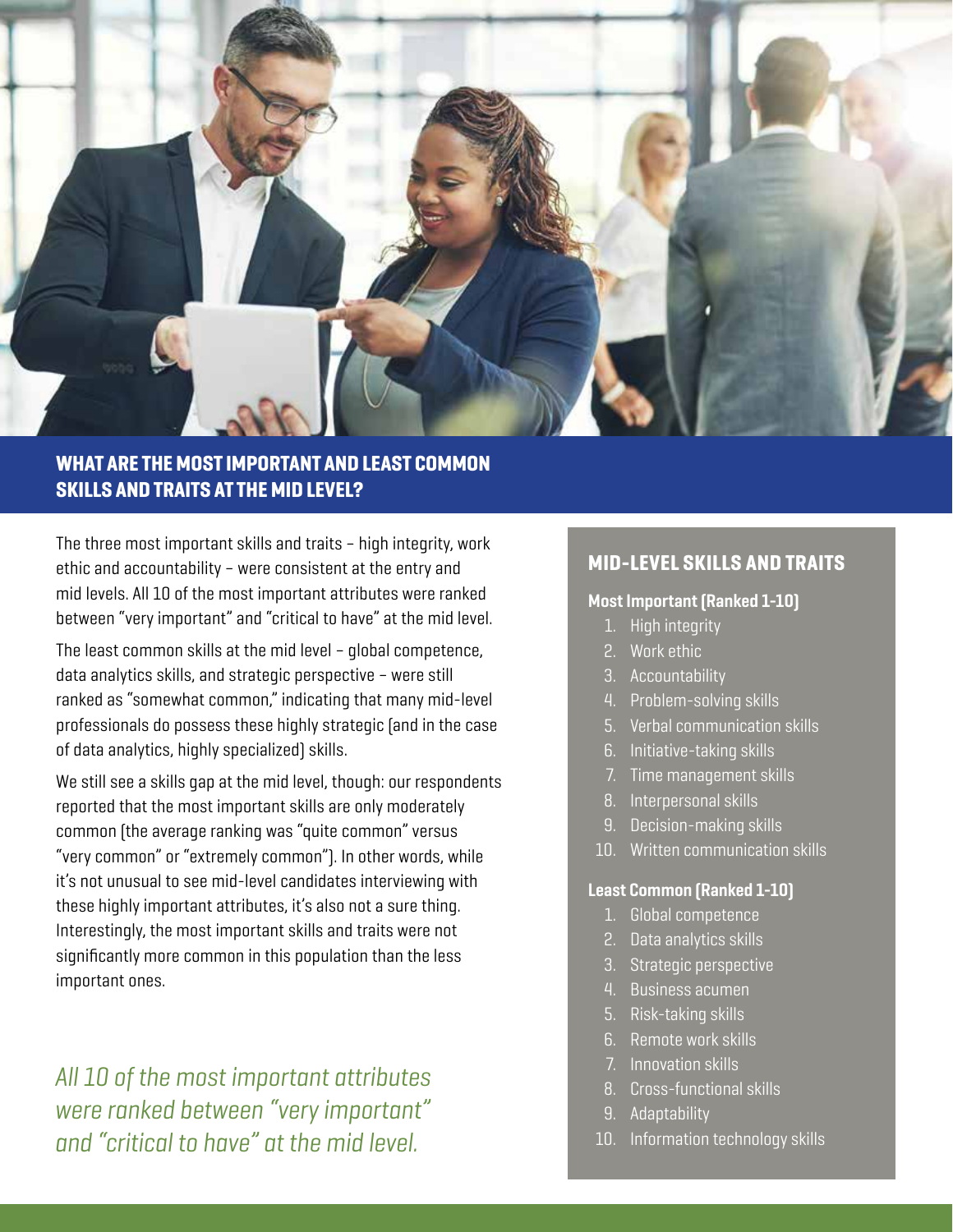

## WHAT ARE THE MOST IMPORTANT AND LEAST COMMON SKILLS AND TRAITS AT THE SENIOR LEVEL?

Our results at the senior level illustrated the essential traits of high integrity, work ethic and accountability are the most important for candidates to display, regardless of position in an organization. Overall, the 10 most important skills and traits at the senior level received higher importance rankings than at the lower levels (these attributes were ranked between "very important" and "critical to have"). As in previous years, the increasing importance ratings of all skills represents the hiring manager's desire for senior candidates to be the "total package."

While the most important skills were ranked as common at the senior level, our respondents didn't go as far as to say they were "very common" or "extremely common." Since we are considering skills gaps, this finding illustrates room for improvement. In an ideal world, senior-level candidates with a great deal of work experience would nearly always be able to demonstrate the right mix of skills and traits for personal and organizational success – but this is not happening.

*As in previous years, the increasing importance ratings of all skills represents the hiring manager's desire for senior candidates to be the "total package."*

### SENIOR-LEVEL SKILLS AND TRAITS

#### Most Important (Ranked 1-10)

- 1. High integrity
- 2. Accountability
- 3. Work ethic
- 4. Verbal communication/ decision-making skills (tie)
- 5. Problem-solving skills
- 6. Initiative-taking skills
- 7. Interpersonal skills
- 8. Business acumen
- 9. Written communication skills
- 10. Adaptability

#### Least Common (Ranked 1-10)

- 1. IT skills
- 2. Global competence
- 3. Remote work skills
- 4. Data analytics skills
- 5. Non-IT technical skills
- 6. Risk-taking skills
- 7. Cross-functional skills
- 8. Innovation skills
- 9. Assimilation skills
- 10. Adaptability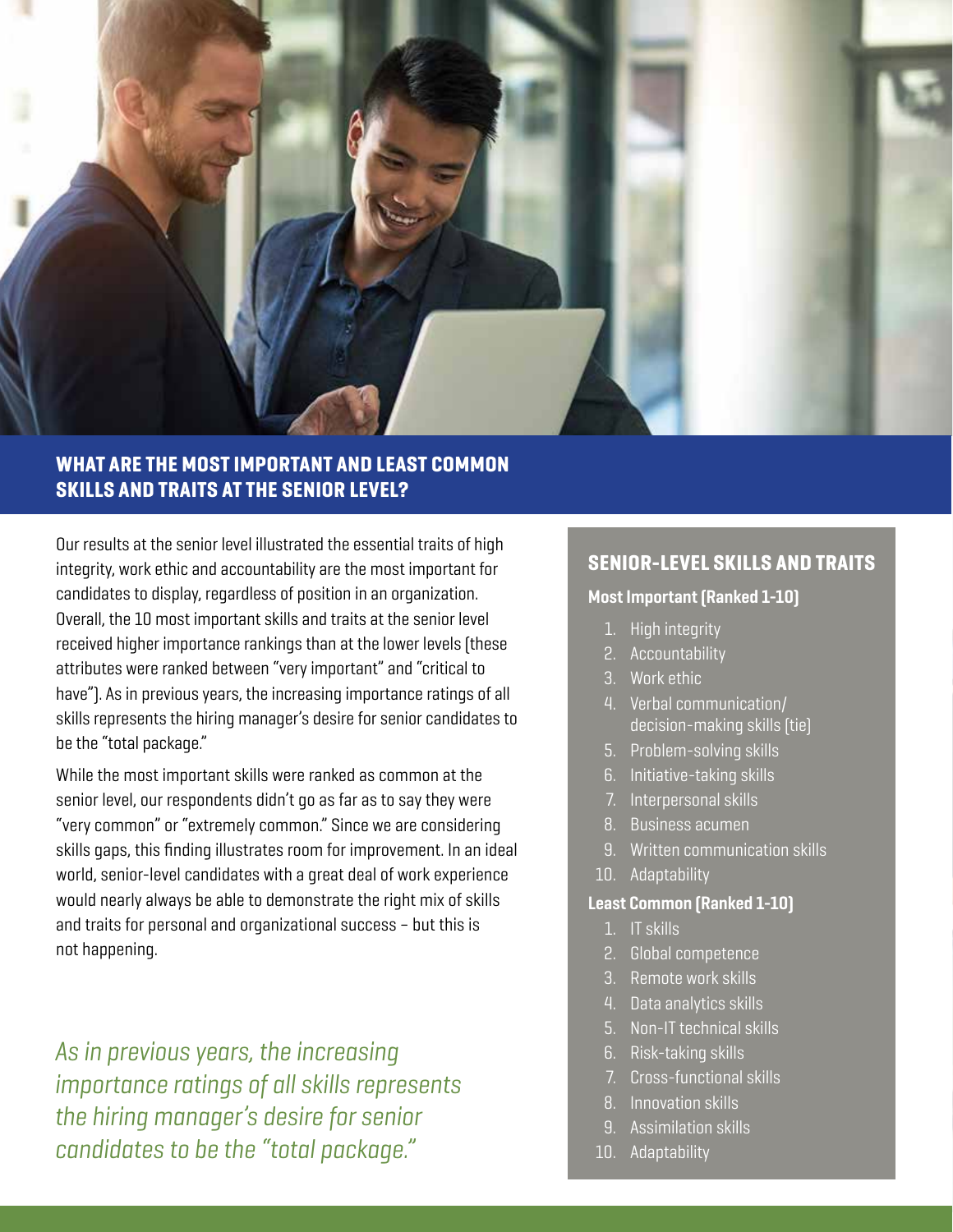### TO WHAT DEGREE DO WE NEED – AND HOW DO WE DEVELOP – APPLIED TECHNOLOGY SKILLS?

- $\blacksquare$  Applied technology skills have officially moved out of IT. They matter for everyone. When asked to indicate whether they agreed or disagreed with this statement: "When I interview a prospective candidate, the presence of applied technology skills and experience is a competitive differentiator," nearly 70% agreed.
- $\blacksquare$  Despite a demonstrated need among employers, many applied technology skills are still relatively uncommon in the candidate pool. Data analytics, for instance, was among the least common skillsets at the entry, middle and senior levels.
- $\blacksquare$  Applied technology skills that are most important in modern workplaces include how to create a compelling story from data and how to best use and integrate software systems to maximize business value.
- $\blacksquare$  Organizations recognize that it's THEIR responsibility to train employees in applied technology skills: 75% are taking action - from internal courses to tuition reimbursement - to ensure this happens.

In the JPI survey, we defined an applied technology skill as a skill that is needed by employees to leverage the right technology to do their jobs. In the Career Advisory Board's Spring 2017 research on the technology skills gap, we learned that some hiring managers weren't familiar with applied technology skills. Less than a year later, we see that the majority is now looking for them.

When asked to indicate whether they agreed or disagreed with this statement: "When I interview a prospective candidate, the presence of applied technology skills and experience is a competitive differentiator," 69 percent of our respondents agreed. The desire for leaders to have these skills is even higher (76 percent of the managers who hire senior-level candidates agreed). Organizational function matters too, as hiring managers indicated that some areas require applied technology skills more than others. For instance, nearly half of our respondents said operations and administration functions are most in need of them, followed by customer relations (39 percent), and sales and business development (36 percent).

Training existing employees in applied technology skills is a major challenge for HR executives and managers alike, in part because current professionals did not receive this type of instruction via traditional education paths. It's also not something that can be done overnight. According to futurist Ray Kurzweil, author of The Singularity Is Near, because technology is evolving more quickly than in the past, much of applied technology skill acquisition will be spread out over an employee's lifetime. Many of our respondents understand this, and are ensuring that their workforces continuously train and retrain on applied technology skills through the development of internal courses (40 percent), internal trainings (38 percent), tuition reimbursement (35 percent), and external trainings (31 percent). Only one- fourth said their organizations are taking no actions to develop this skillset.

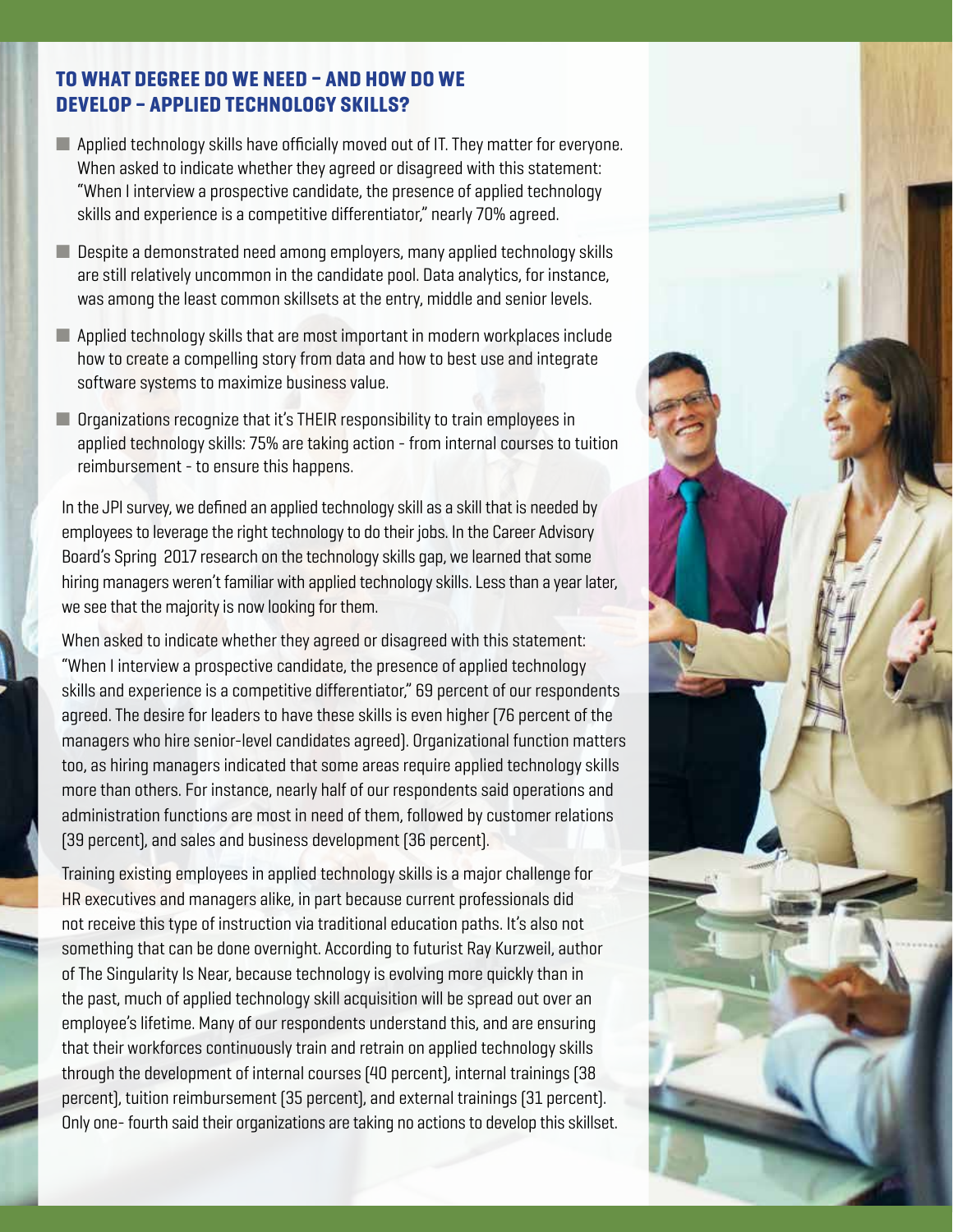### HIRING MANAGERS SAID...

#### *WHAT APPLIED TECHNOLOGY SKILLS ARE MOST RELEVANT FOR EMPLOYEES IN YOUR ORGANIZATION?*

- "Ability to adapt to different software packages and embrace their use."
- "Ability to understand new types of projects and how to utilize the IT resources available to them."
- "Ability to connect the various technology systems already in place."
- "Ability to recognize trends, themes, or anomalies in data."
- "Ability to use data to make appropriate decisions and draw logical conclusions regarding the business."
- "Ability to gather data and sort through essential and non-essential information."
- "Ability to employ data analytics to improve margins, profitability, and processes."

#### NON-TRADITIONAL STUDENTS AND GRADUATES?

For the purpose of this research, the Career Advisory Board defined non-traditional college students and graduates as meeting ANY of the following criteria: started attending college more than one year after graduating high school; attended/attending college as a part-time student; had/have children and/or other dependents other than their spouse while attending college; worked/work at a full-time job while attending college; or did not receive a standard high school diploma and instead received a GED or high school certificate of completion.

We speculated that attitudes toward non-traditional students and graduates were shifting, and the JPI study results revealed this to be the case. Half of our respondents said their organizations have increased their hiring of non-traditional students and graduates. Why has this occurred? Fifty percent said they have "recognized valid, alternative education paths besides the typical college journey"; 43 percent said "skills gaps in the traditional talent pool have prevented us from filling open positions"; 34 percent "desire more diversity in our workforce"; and 32 percent perceive that "these students/ graduates have a stronger work ethic."

Skills gaps may be responsible for a refreshingly progressive stance on education." When asked to indicate how much they agreed or disagreed with the following statement: "If a candidate has the right skills for an open position, it doesn't matter what type or format of education was used to get them," 70 percent of hiring managers agreed.

Hiring managers may also embrace non-traditional students and graduates due to their growing presence in the workforce overall: 63 percent of survey respondents said these candidates are common in their talent pools, and 72 percent of those who hire senior-level positions said the same.

When it comes to offering non-traditional students and graduates the same opportunities as traditional candidates, we still have a bit of work to do. Forty-six percent of respondents who said their companies have not increased their hiring of these candidates commented they cannot do so due to unreliable sourcing methods, followed by missing skills (24 percent) and resistant organizational cultures (10 percent).

Nevertheless, in many cases, our respondents are part of a movement in their organizations to be more inclusive of non-traditional candidates. Half said they regularly communicate the positive traits demonstrated by non-traditional candidates, 37 percent emphasize the importance of workforce diversity, and 28 percent have implemented new hiring practices.

If the JPI survey is any indication, this is an excellent time to be a non-traditional student or graduate.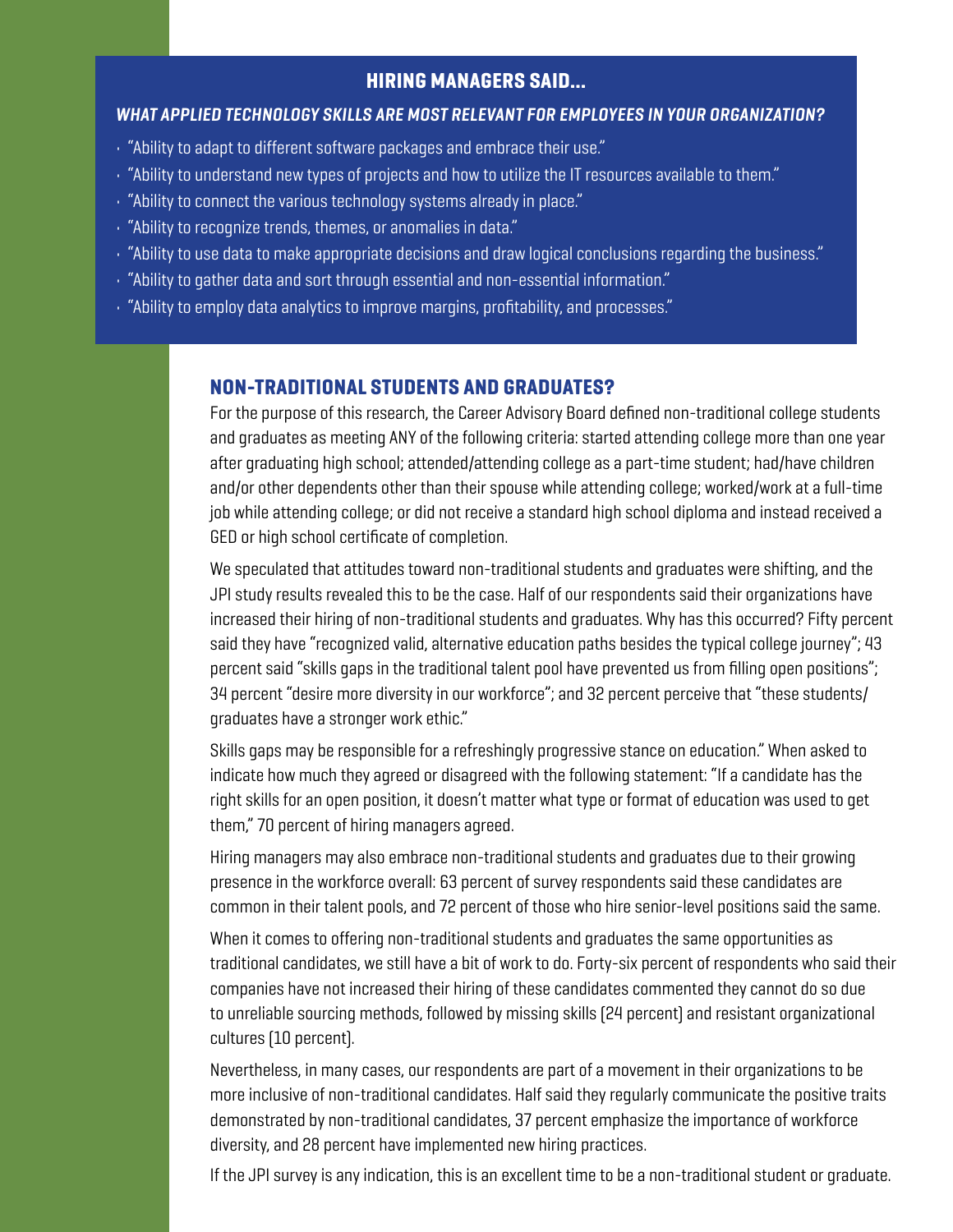### HIRING MANAGERS SAID...

#### *WHAT SHOULD NON-TRADITIONAL COLLEGE STUDENTS/GRADUATES DO TO BE MARKETABLE AMONG AND COMPETITIVE WITH MORE TRADITIONAL CANDIDATES?*

- "Develop niche skill sets or unique experiences that differentiate them from the market."
- "Keep their technology skillset up to date."
- "Include things in their resumes such as raising a family and volunteering."
- $\cdot$  "Emphasize the internal drive and time management skills represented by the non-traditional path."
- "Make motivations and dedication clear to interviewers what have they learned BECAUSE they are a non-traditional candidate?"
- "Demonstrate a track record of stable work history including promotions and cross-functional experiences."
- $\cdot$  "Be willing to learn the business and work in whatever capacity the company needs them."

#### WHAT'S OUR ADVICE FOR JOB SEEKERS?

If you're in the job market, the Career Advisory Board offers the following guidance in keeping with this year's JPI survey results.

Know the target position inside and out: To help you stand out from other candidates showcase your experience that directly relates to the job description. Be prepared to tell your interviewers exactly how you have solved similar challenges – with excellent results. Practice your narrative until you can share it concisely.

**Show that you are goal-oriented:** Hiring managers like degrees because they illustrate that a candidate can take actions in pursuit of a specific objective over an extended period of time. If you didn't get your education in the traditional way, brainstorm and share other examples of goal achievement and focus.

**Develop superior communication skills:** In an era of short-form interactions and emoticons, demonstrate a sound command of the English language in writing and in person. Taking a course or seeking help from a coach might benefit you, as making a polished, professional impression can help hiring managers look past education gaps.

Build your data sense: Our research illustrated that data analytics skills are uncommon at every level, yet applied technology skills are a competitive differentiator. Learn to collect and manipulate data from disparate sources, derive key strategic insights and create a cohesive story.

Be confident about your differences: In increasing numbers, hiring managers want to bring diverse perspectives and experiences to their workforces. Instead of trying to prove why you're like every other graduate, explain how the organization will benefit by having an employee with your special combination of grit, determination, resilience and resourcefulness.